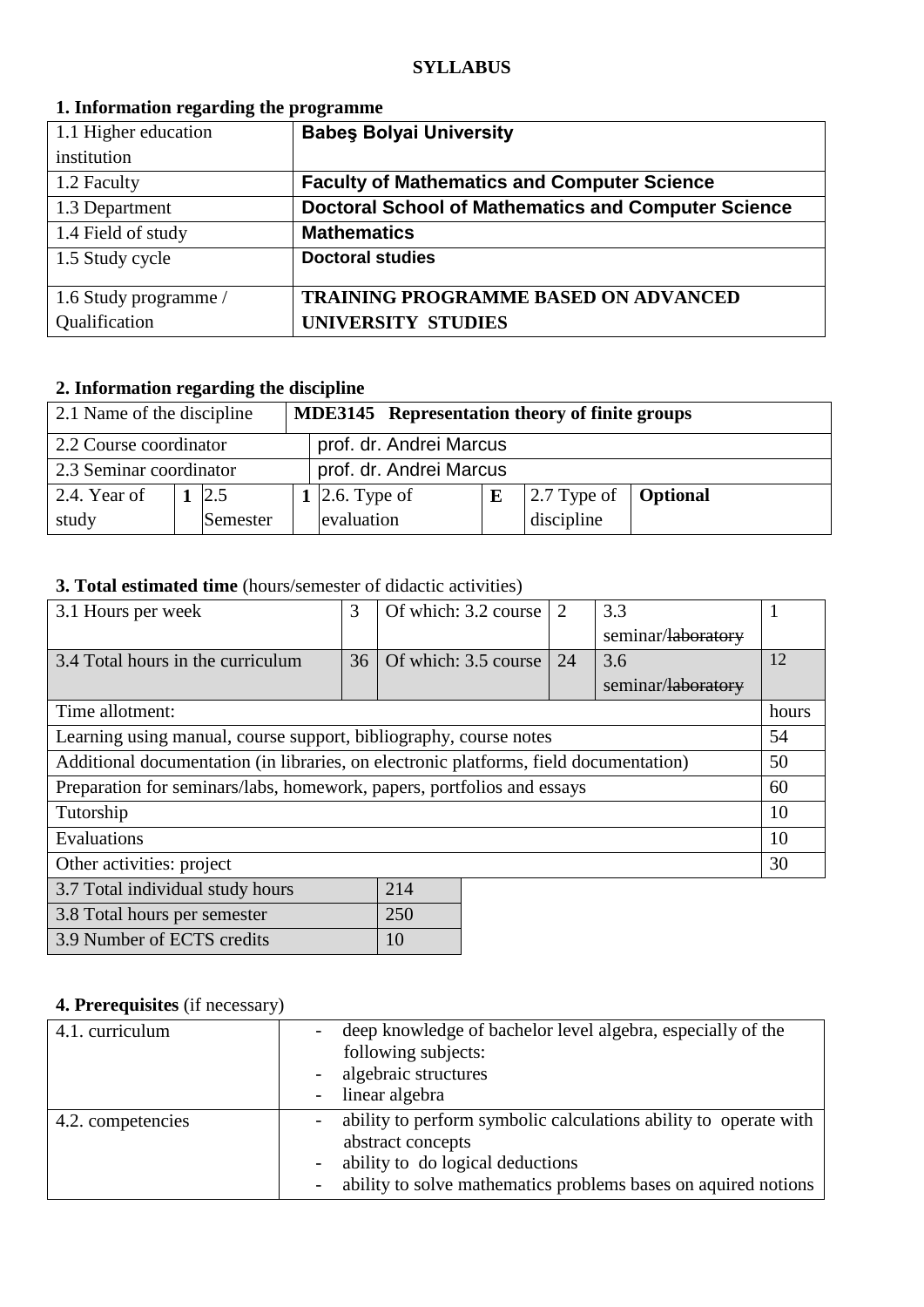## **5. Conditions** (if necessary)

| 5.1. for the course       | • blackboard, projector |
|---------------------------|-------------------------|
| 5.2. for the seminar /lab | blackboard              |
| activities                |                         |

# **6. Specific competencies acquired**

| competencies<br>Professional | ability to perform symbolic calculations in various structures (groups, rings and fields,<br>vector spaces, algebras, matrix algebras etc)<br>ability to operate with abstract concepts<br>ability to complex logical deductions<br>ability to solve mathematics problems bases on aquired notions |  |
|------------------------------|----------------------------------------------------------------------------------------------------------------------------------------------------------------------------------------------------------------------------------------------------------------------------------------------------|--|
| competencies<br>Transversal  | abstract reasoning<br>applying mathematics in real life<br>ability to solve problems                                                                                                                                                                                                               |  |

# **7. Objectives of the discipline** (outcome of the acquired competencies)

| 7.1 General objective of the<br>discipline  | Advanced knowledge on group theory. Ability to solve more difficult<br>problems                                                                                                                                                                                                                                        |
|---------------------------------------------|------------------------------------------------------------------------------------------------------------------------------------------------------------------------------------------------------------------------------------------------------------------------------------------------------------------------|
| 7.2 Specific objective of the<br>discipline | students will operate with fundamental concepts of group theory<br>students will aquire knowlegde regarding the structure of groups from<br>various important classes.<br>students solve problems, theoretical and practical, using instruments<br>of modern algebra, regarding matrix representations and characters. |

## **8. Content**

| 8.1 Course                                            | Teaching methods       | Remarks |
|-------------------------------------------------------|------------------------|---------|
| Week 1. Algebras, subalgebras, homomorphisms,         | Explanation, dialogue, |         |
| ideals, factor algebras. Examples. Group algebra.     | examples, proofs       |         |
| Week 2. Representations and modules. Simple           | Explanation, dialogue, |         |
| modules (irreducible representations) and             | examples, proofs       |         |
| indecomposable modules.                               |                        |         |
| Week 3. Tensor products. Hopf algebras.               | Explanation, dialogue, |         |
|                                                       | examples, proofs       |         |
| Week 4. Semisimple algebras and modules. The          | Explanation, dialogue, |         |
| Jordan-Holder and Krull-Schmidt Theorems.             | examples, proofs       |         |
| Week 5. Representations of finite groups. Characters. | Explanation, dialogue, |         |
| Orthogonality. Character table computations.          | examples, proofs       |         |
| Week 6. Products of characters. Induced characters.   | Explanation, dialogue, |         |
| Frobenius reciprocity.                                | examples, proofs       |         |
| Week 7. Burnside's Theorem.                           | Explanation, dialogue, |         |
|                                                       | examples, proofs       |         |
| Week 8. Group algebras over fields of characteristic  | Explanation, dialogue, |         |
| p>0 and overdiscrete valuation rings                  | examples, proofs       |         |
| Week 9. Modular characters.                           | Explanation, dialogue, |         |
|                                                       | examples, proofs       |         |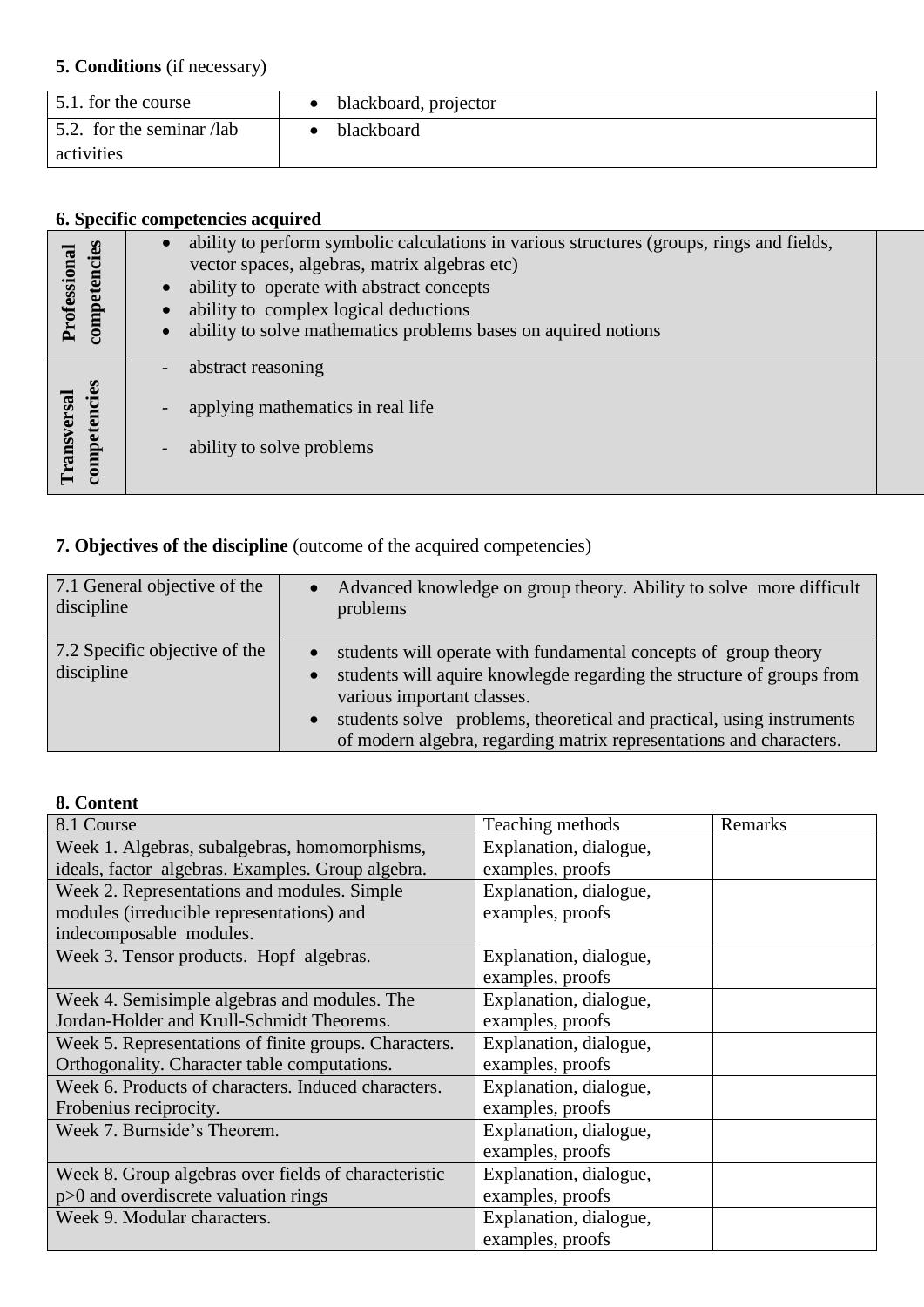| Week 10. Representations ot the symmetric group. | Explanation, dialogue, |  |
|--------------------------------------------------|------------------------|--|
|                                                  | examples, proofs       |  |
| Week 11. Clifford's Theorems. Projective         | Explanation, dialogue, |  |
| representations                                  | examples, proofs       |  |
| Week 12. G-algebras and crossed products         | Explanation, dialogue, |  |
|                                                  | examples, proofs       |  |

Bibliography

[1] J.L. Alperin and R.B. Bell. *Groups and representatons*. Springer-Verlag. 1995.

[2] P. Etingof et al. *Introduction to representation theory*. American Mathematical Society 2011.

| 8.2 Seminar / laboratory                              | Teaching methods           | Remarks |
|-------------------------------------------------------|----------------------------|---------|
| Week 1. Algebras, subalgebras, homomorphisms,         | dialogue, examples, proofs |         |
| ideals, factor algebras. Examples. Group algebra.     |                            |         |
| Week 2. Representations and modules. Simple           | dialogue, examples, proofs |         |
| modules (irreducible representations) and             |                            |         |
| indecomposable modules.                               |                            |         |
| Week 3. Tensor products. Hopf algebras.               | dialogue, examples, proofs |         |
| Week 4. Semisimple algebras and modules. The          | dialogue, examples, proofs |         |
| Jordan-Holder and Krull-Schmidt Theorems.             |                            |         |
| Week 5. Representations of finite groups. Characters. | dialogue, examples, proofs |         |
| Orthogonality. Character table computations.          |                            |         |
| Week 6. Products of characters. Induced characters.   | dialogue, examples, proofs |         |
| Frobenius reciprocity.                                |                            |         |
| Week 7. Burnside's Theorem.                           | dialogue, examples, proofs |         |
| Week 8. Group algebras over fields of characteristic  | dialogue, examples, proofs |         |
| p>0 and overdiscrete valuation rings                  |                            |         |
| Week 9. Burnside's Theorem.                           | dialogue, examples, proofs |         |
| Week 10. Representations ot the symmetric group.      | dialogue, examples, proofs |         |
| Week 11. Clifford's Theorems. Projective              | dialogue, examples, proofs |         |
| representations                                       |                            |         |
| Week 12. G-algebras and crossed products              | dialogue, examples, proofs |         |
| Bibliography                                          |                            |         |

3. B.E. Sagan. *The symmetric group*. Springer-Verlag. 2001.

4. I.Assem. *Algebres et modules*. Univ. Ottawa. 1997.

5. T.Y. Lam. *A first course in noncommutative rings*. 2nd ed. Springer Verlag 2001.

6. M. Auslander, I. Reiten, S.O. Smalø. *Representation Theory of Artin Algebras*, Cambridge Univ. Press, 1995.

7. D.J. Benson, *Representations and Cohomology, vol. I, II*. Cambridge Univ. Press, 1998.

### **9. Corroborating the content of the discipline with the expectations of the epistemic community, professional associations and representative employers within the field of the program**

- Such a course exists in the curricula of many major universities;
- Groups are fundamental mathematical structures and have multiple applications in geometry, number theory, cryptography, chemistry and physics, as they measure symmetry.